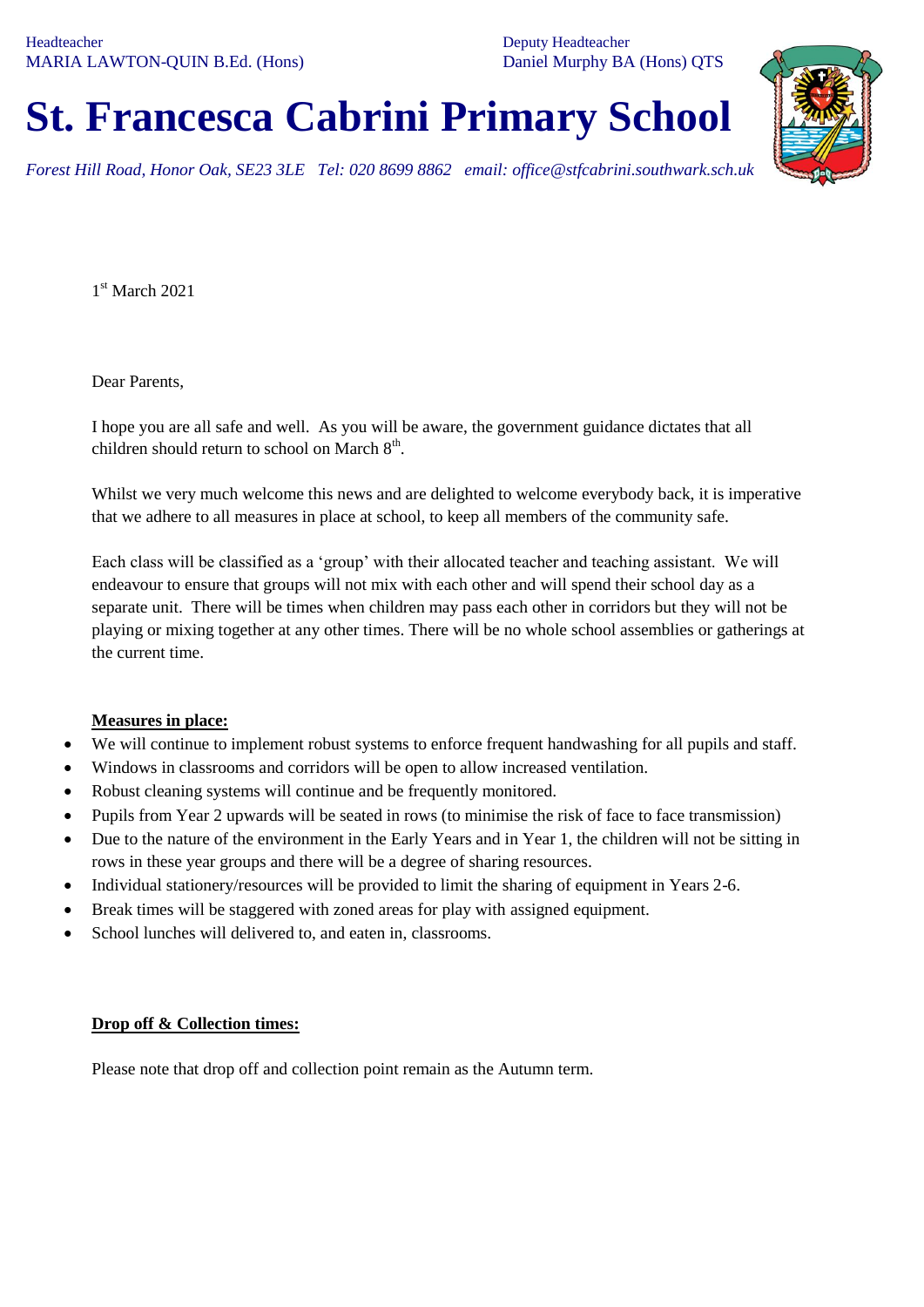| Class                                                                   | <b>Start</b><br>time | Entrance/Drop off point     | Finish<br>time | Exit/Collection point          |
|-------------------------------------------------------------------------|----------------------|-----------------------------|----------------|--------------------------------|
| <b>Nursery Class</b>                                                    | 8.45 or              | <b>Nursery Door</b>         | 11.45          | <b>Nursery Door</b>            |
| Mr Murphy                                                               | 12.15                | <b>Bottom Gate Entrance</b> | $\alpha$       | <b>Bottom Gate Entrance</b>    |
|                                                                         |                      |                             | 3.15           |                                |
| <b>Red Class</b>                                                        | 8.45                 | Side Gate                   | 3.15           | <b>Back doors of Classroom</b> |
| <b>Reception</b>                                                        |                      | <b>Bottom Gate Entrance</b> |                | Via Btm Playground             |
| <b>Miss Rice</b>                                                        |                      |                             |                | <b>Bottom Gate Entrance</b>    |
| <b>Orange Class</b>                                                     | 8.45                 | Red Door                    | 3.15           | Statue in front of Convent     |
| Year 1                                                                  |                      | <b>Middle Gate Entrance</b> |                | <b>Middle Gate Entrance</b>    |
| <b>Miss Thompson</b>                                                    |                      |                             |                |                                |
| <b>Yellow Class</b>                                                     | 8.45                 | <b>Red Doors</b>            | 3.15           | Statue in front of Kitchen     |
| Year <sub>2</sub>                                                       |                      | <b>Middle Gate Entrance</b> |                | <b>Middle Gate Entrance</b>    |
| <b>Mrs Rutherwood</b>                                                   |                      |                             |                |                                |
| <b>Green Class</b>                                                      | 9.00                 | <b>Red Doors</b>            | 3.30           | Statue in front of Convent     |
| Year 3                                                                  |                      | <b>Middle Gate Entrance</b> |                | <b>Middle Gate Entrance</b>    |
| Mrs Gordon                                                              |                      |                             |                |                                |
| <b>Blue Class</b>                                                       | 8.45                 | Side Door (Nr. Office)      | 3.15           | In front of main building      |
| Year 4                                                                  |                      | <b>Top Gate Entrance</b>    |                | <b>Top Gate Entrance</b>       |
| <b>Mrs Roberts</b>                                                      |                      |                             |                |                                |
| <b>Crimson Class</b>                                                    | 8.45                 | Side Door (Nr. Office)      | 3.15           | In front of main building      |
| Year 4                                                                  |                      | Top Gate Entrance           |                | <b>Top Gate Entrance</b>       |
| Mr Pinat                                                                |                      |                             |                |                                |
| <b>Purple Class</b>                                                     | 8.45                 | Side Door (Nr. Office)      | 3.15           | In front of main building      |
| $\overline{Year}$ 5                                                     |                      | <b>Top Gate Entrance</b>    |                | <b>Top Gate Entrance</b>       |
| <b>Miss Beckles</b>                                                     |                      |                             |                |                                |
| <b>Violet Class</b>                                                     | 8.45                 | Side Door (Nr. Office)      | 3.15           | In front of main building      |
| Year 5                                                                  |                      | Top Gate Entrance           |                | <b>Top Gate Entrance</b>       |
| Mrs Ellis                                                               |                      |                             |                |                                |
| <b>Pink Class</b>                                                       | 9.00                 | Side Gate                   | 3.30           | Statue in front of Nursery     |
| Year <sub>6</sub>                                                       |                      | <b>Bottom Gate Entrance</b> |                | <b>Bottom Gate Entrance</b>    |
| Mrs O'Leary<br><b>Lime Class</b>                                        | 9.00                 | Side Gate                   | 3.30           | Statue in front of Kitchen     |
| Year <sub>6</sub>                                                       |                      | <b>Bottom Gate Entrance</b> |                | <b>Bottom Gate Entrance</b>    |
| Mrs Smith & Mrs Hazelton                                                |                      |                             |                |                                |
| If you have more than 1 child attending school they must start together |                      |                             |                |                                |

**and finish at the latest stated times 9am and 3.30pm**

- Do not enter the school site if you or your child displays any symptoms of Coronavirus.
- All adults must wear a mask whilst on the school site.
- Children should attend school in full school uniform.
- Parents or visitors are not permitted to enter the school building. If you need to contact us please call or email the school office.
- We will ask that only one parent drops off and collects their child from school.
- All children should be brought to school and collected by an adult.
- Wherever possible the use of public transport should be avoided.
- Upon arrival at school, social distancing (of 2 metres) should be adhered to by all members of the school community.
- Do not arrive earlier than your child's allocated start time.
- Do not congregate with other parents at the school entry/exit points. "Stand on a Star" (spray-painted on the grounds of the collection points) whilst you wait for your children to be dismissed.